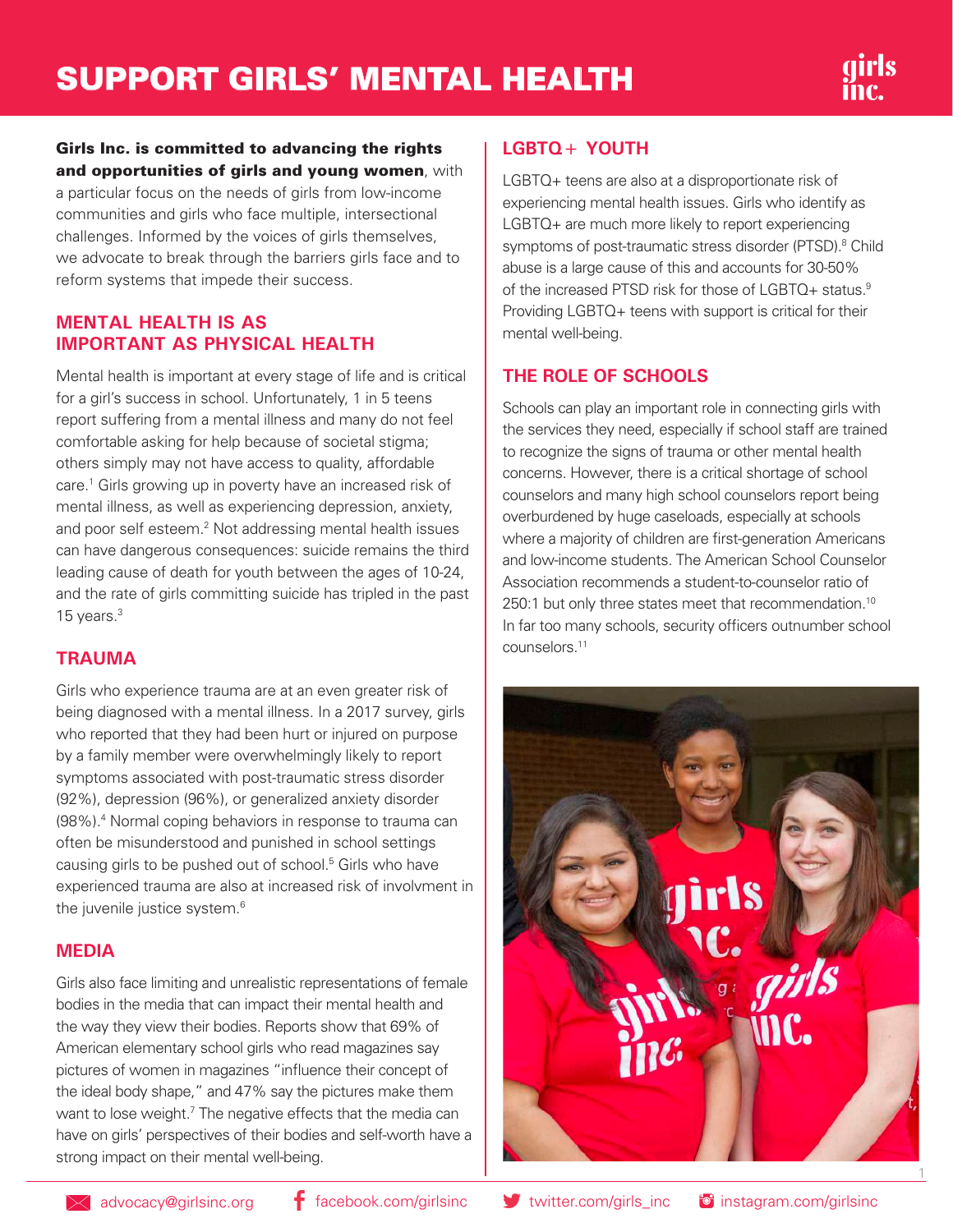# SUPPORT GIRLS' MENTAL HEALTH

# **DID YOU KNOW?**

- In 2015, suicide was the third leading cause of death among individuals between the ages of 10 and 14, and the second leading cause of death among individuals between the ages of 15 and 24.12
- In 2015 there were more than twice as many suicides (44,193) in the United States as there were homicides  $(17.793).$ <sup>13</sup>
- In each decade since 1930, there has been a rise in the incidence of anorexia among young women ages 15-19.14
- Almost 75% of girls in the juvenile justice system meet the criteria for at least one psychiatric disorder.<sup>15</sup>



## **WHY IT MATTERS**

Mental health has a huge impact on the lives of girls and young women and their ability to lead healthy, fulfilling, and meaningful lives. Despite the fact that mental health issues are treatable, girls may not receive the services they need if their schools do not know how to spot the warning signs and offer support to students who need help. Girls with unaddressed mental health problems may withdraw from classes or activities and lose access to critical development opportunities. Mental illness can also be isolating given the stigma that still surrounds seeking treatment or even admitting one suffers from a mental illness.

### **WHAT CAN WE DO**

- Advocate to protect Medicaid and funding for school-based health centers, counselors, social workers, and other programs that help low-income youth access mental health services.
- Combat prevalent stigmas surrounding mental health issues and treatment, including for depression, anxiety, eating disorders, and trauma.
- Promote diverse, empowering images of girls and women of all races, ethnicities, skin colors, sizes, body types, and abilities, and combat limiting depictions of women that contribute to mental health conditions and low self-esteem.
- Support trauma survivors' access to mental health resources in schools.
- Reform disciplinary practices to take into account and address the underlying causes of a student's behavior.
- Update juvenile justice laws so that all girls involved in the juvenile justice system are screened at intake for trauma so they can get the resources and support they need to heal.